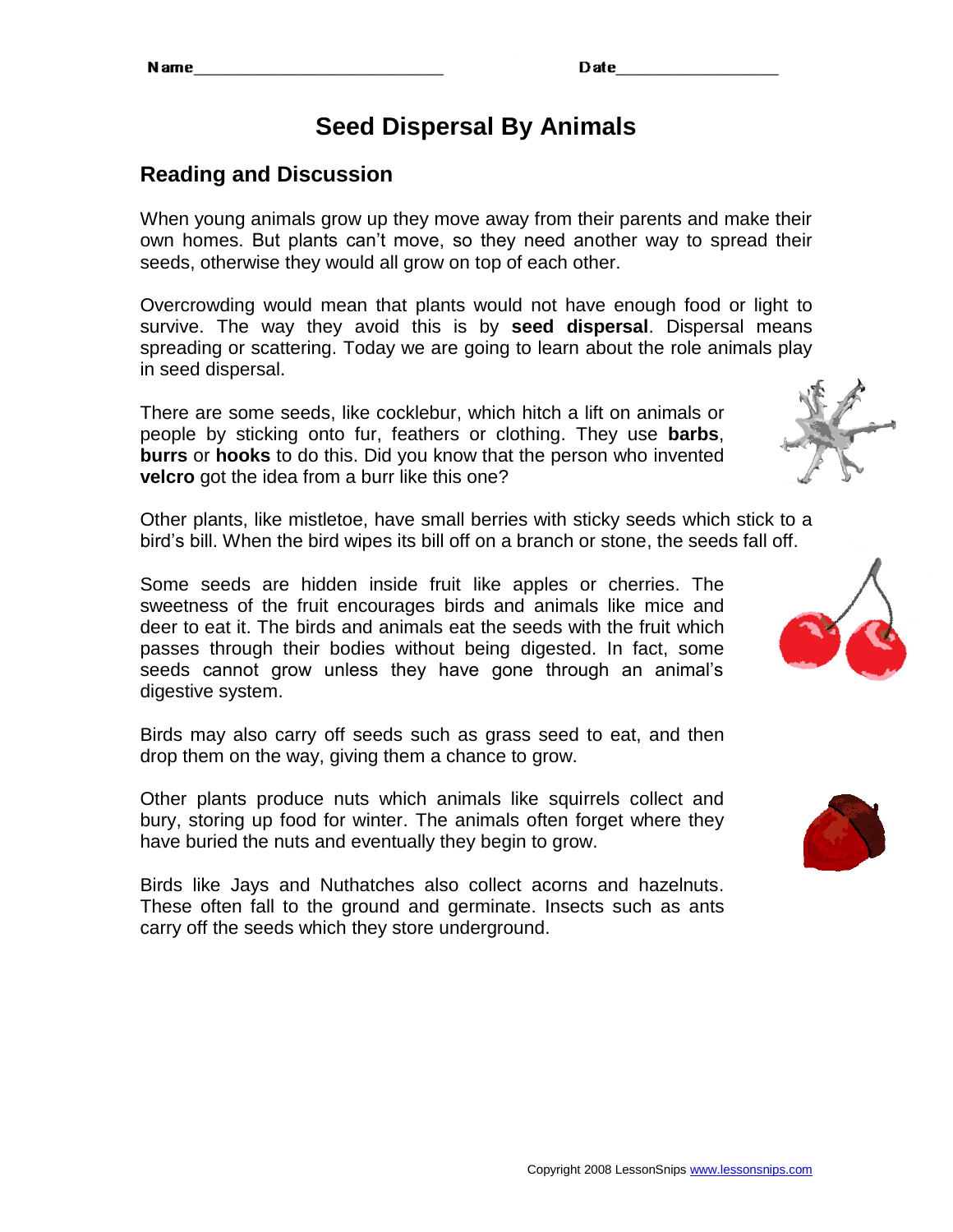### **Activities**

**Activity A:** How much can you remember?.

See how many of these questions you can answer without looking at the reading.

- 1. What does seed dispersal mean?
- 2. What would happen if plants could not disperse their seeds?
- 3. What do seeds use to 'hitch' a lift on an animal?
- 4. Where did the idea for **velcro** come from?
- 5. How does mistletoe disperse its seeds?
- 6. What makes animals eat the fruit in which the seeds are hidden?
- 7. What happens to the acorns which squirrels collect in autumn?
- 8. Can you name two other creatures that collect nuts or seeds?

**Activity B:** Go on a field trip.

Take a walk around your neighborhood or school yard. See how many plants you can find that use barbs, burrs or hooks to disperse their seeds. Write down their names on the list.

| HITCH-HIKING PLANTS |
|---------------------|
|                     |
|                     |
|                     |
|                     |
|                     |
|                     |
|                     |
|                     |
|                     |
|                     |